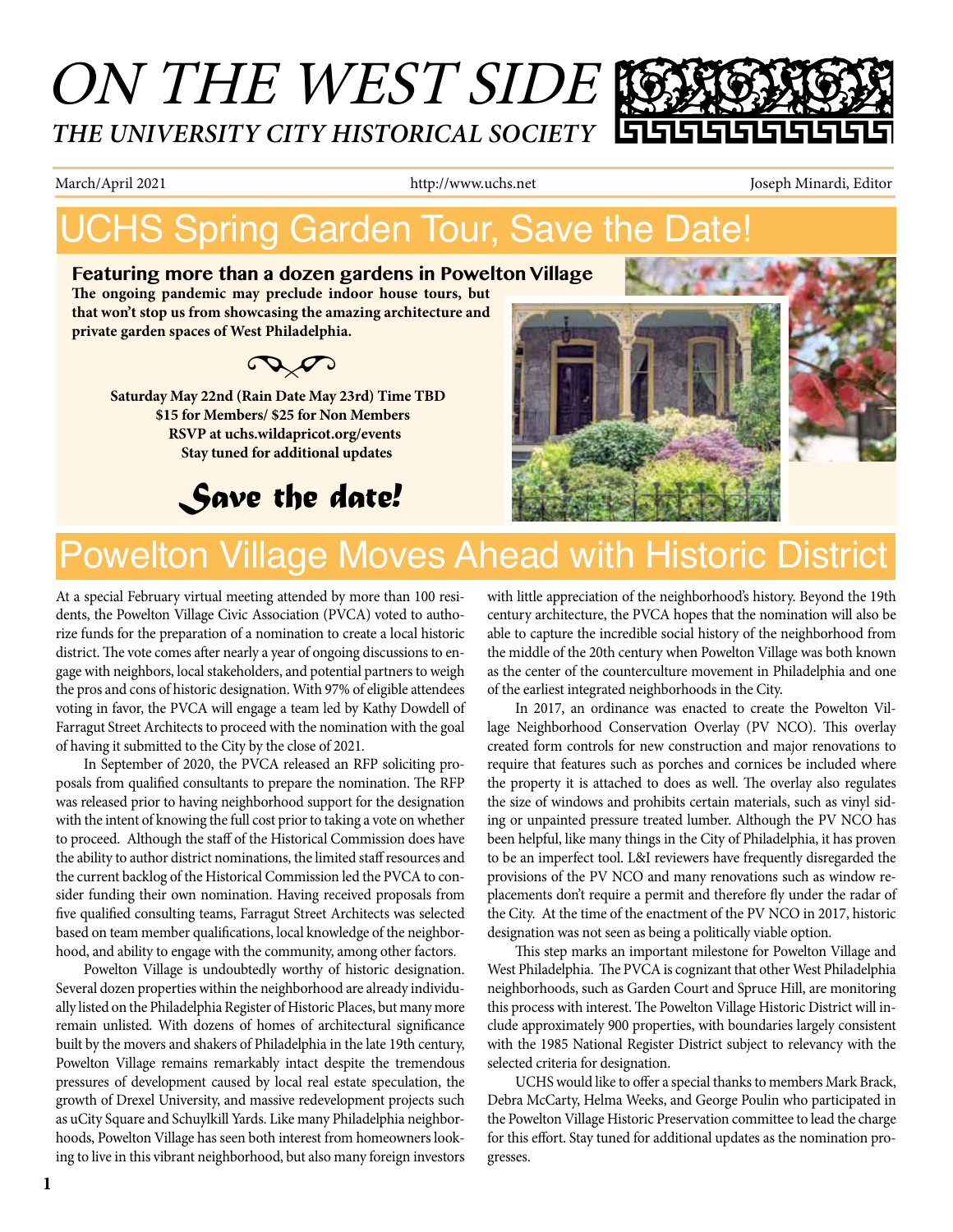## West Philadelphia Interiors Project

**CALLING FOR PHOTO SUBMISSIONS!** UCHS is excited to announce the launch of our West Philadelphia Interiors Project. We are asking residents of West Philadelphia to photograph inter-



esting interior architectural features in your home so that we may better promote historic awareness within our community and a buzz around preservation interest.

 We will be announcing submission details on **April 1st**. Once all images are submitted, UCHS plans to partner with students enrolled in the Library

and Information Science program at Drexel University to catalogue the images.



## **Ask the Experts**

#### **Wax Worries**

Q: **In our Victorian house the floors under the area rugs put down by the previous owner are lighter that the rest of the floor. Is there a safe way to remove the old wax from these floors without damaging the patina?**

A: All floors which are waxed need to be periodically stripped of built-up old wax and dirt before rewaxing. Use any commercial wax remover, as long as it is specified for use on wood floors, not tile or linoleum.

You will notice, after the floor, that there will be spots and some discoloration. These are probably water stains, or the result of some other agent having penetrated so deeply into the wood that no amount of cleaning will remove them. You will also find that there are some floorboards which have deteriorated or have been so abused that they are no longer serviceable. You will undoubtedly have to deal with conditions such as splintering, nail holes, holes from pipes, termites, or excessive wear. If you feel you cannot accept certain of these stains and signs of age as marks or character, or if they are hazardous, the affected boards will have to be removed.

From *The Old-House Journal,* February/November 1981.

#### Book Talk Recap

We at UCHS would like to thank everyone who participated in our recent book talk series featuring the new books by Dr. Whitney Martinko (*Historic Real Estate*) and Joseph Minardi (*City of Neighborhoods*). Both talks were fun and informative and were followed by a question and answer session. Due to the continuing pandemic, the book talks were virtual events via Zoom. We really appreciate the authors sharing their books and insights with our membership and hope to do more book talks in the near future.

### Member News

**Welcome to 2021's New and Restored Members:** 

Fred Allen Barfoot Jeanette Gillison Ivy Gray-Klein Anita McKelvey Charles A. Thrall & Sally A. Simmons

#### **2021 Donations to UCHS – Thank You!**

UCHS extends our sincere gratitude to Mike Hardy and Barry Grossbach for their recent generous donation of \$5,000. This unrestricted donation will support our organization's mission to advocate for the preservation of the history, architecture and cultural heritage of West Philadelphia. This donation provides resources for UCHS to continue funding efforts to protect vulnerable properties through listing on the Philadelphia Register of Historic Places, uncover stories of important cultural figures, and to highlight the incredible history of our neighborhood. Many will recognize Mike Hardy as the longtime President of UCHS. We would not be where we are today without the generosity of Mike and Barry, and we are incredibly grateful for their trust and support.

#### **In Remembrance - Joe Moloznik**

Joe Moloznik passed away on January 8, 2021. Joe, along with his wife Betty, was an early member and long-time supporter of UCHS. The entire UCHS family offers our sincere condolences to the Moloznik family and friends in West Philadelphia and beyond.



**Questions? Ideas? Interested to work with the Membership Committee? Contact us at info@UCHS.net**

West Philly Through the Lens **Walnut Street east of 36th Street, 1907**



Joseph Minardi photo collection.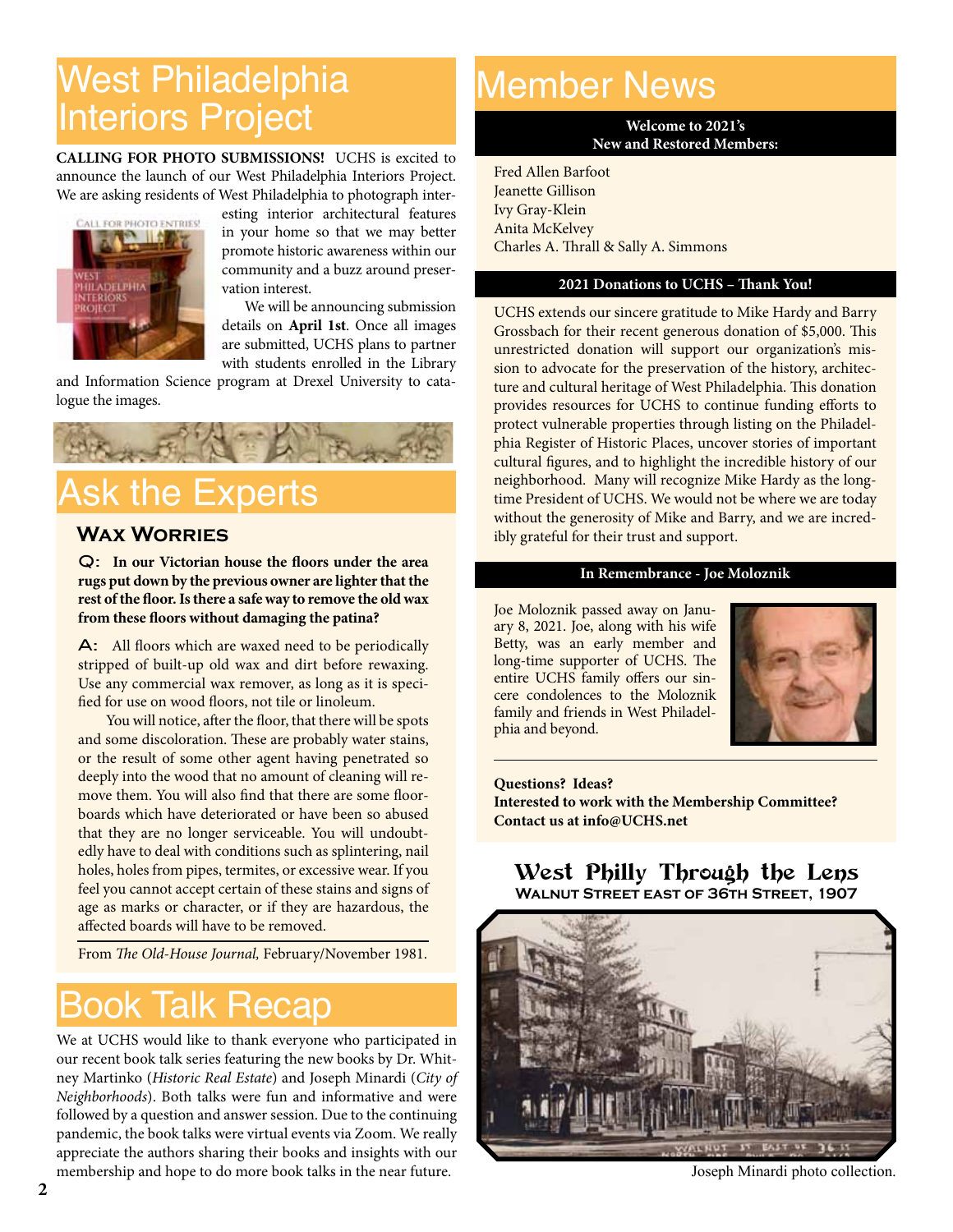### UCHS Recommended Reading: Historic Real Estate: Market Morality and the Politics of Preservation in the Early United States

*We know that UCHS members love to read about our neighborhood's rich history, and when a good book comes along, we'll make a recommendation for an addition to your library*.

Dr. Whitney Martinko, an associate professor of History at Villanova University, recently gave a virtual talk for the University City Historical Society about her new book *Historic Real Estate: Market Morality and the Politics of Preservation in the United States* (Penn Press, 2020). She was nice enough to grant us an interview about this wonderful book and about herself.

**UCHS:** How long have you been living in University City?

**Whitney Martinko:** I have lived in the Cedar Park neighborhood of University City since 2016.

**UCHS:** What made you choose University City as a place to live?

**WM:** When I got hired as a professor at Villanova in 2013, I moved to Center City because I had loved living there for a year when I was a visiting fellow at Penn. It was also convenient to take public transit to work. I quickly made several good friends who lived in West Philly. When I wanted to put down more permanent roots in 2016, I looked to University City as a place where I could live near friends, enjoy porch life and nearby green space, and enjoy a historic yet vibrant neighborhood.

**UCHS:** What was your inspiration for writing the book?

**WM:** My inspiration for writing the book came in graduate school when I kept finding historical documents that contradicted histories of preservation. Most studies that I

read said that Americans did not really care to save old buildings until the 1850s, when Americans started to appreciate the past more in the face of rapid economic change and political turmoil that would lead to Civil War. However, in doing research about various topics in graduate school, I kept finding evidence that residents of many localities cared deeply about keeping historic sites standing in their communities—even if they weren't always successful. I decided to write a book that took a comprehensive look at these efforts between the Americans Revolution and the U.S. Civil War.

**UCHS:** What was the most surprising fact you found in researching the book?

WM: I think that I was surprised by just how common debates about the fate of historic structures were in the early United States. My book is full of a surprising array of characters, such as Abraham Touro, a Jewish philanthropist; Stephen Gould, a Quaker artisan and antiquarian; Payton Stewart, an African American salesman of secondhand clothes; John Doyle, an Irish tavernkeeper; Mary and Catherine Byles, spinster sisters who proclaimed loyalty to the British crown decades after the Revolution; Thomas Commuck, a member of the Brothertown Indian Nation; and Eliza Leslie, a writer best known for her cookbooks.

**UCHS:** What is the biggest take-away you want your readers to have?

**WM:** Historic preservation is—and always has been—so much richer than listing a building on a local or national historic register. Americans did not invent historic preservation, and they constantly defined their projects in conversation and comparison with European projects. But early Americans did debate the fate of buildings to work out how they wanted to bring into being some conception of "public good" at a moment when a capitalist economy was expanding. This founding narrative is important because it shows that the United States is not some fundamentally "forward-looking" nation where people who preserved evidence of the past were somehow outside of the mainstream or trying to stop economic development or operate out of nostalgia.

 At the same time, it's important to see the motives and consequences of early advocates of preservation with clear eyes in the context of their times. Too often, we refer to these individuals as "saviors" of buildings or "ahead of their time," but in fact the motives and actions that led them to preserve historic structures often served as a

means of exclusion, erasure, removal, or personal profit at the expense of others.

**UCHS:** What preservation issues from the past are relevant for today's preservationists?

**WM:** I think this new history of preservation shows that how we define preservation is a way of defining what sort of economic and social values we subscribe to. When we think about "the public good" of preservation, we should be thinking about who we hire, how much we pay, who we invite to the table, and why exactly we think that a certain building should stand the test of time and how. In Philadelphia, we are facing a crisis of demolition in the built environment, but I think that we are also facing a crisis of inequality in the whiteness, wealth, and labor

practices of preservation today. Looking to the past should remind us that we ourselves are historic actors, and we have the power to confront these challenges of preservation. To my mind, fields of sustainability, maintenance, environmental justice, and a feminist ethics of care offer historic preservation ways to address its problematic historical legacies and envision a more broadly inclusive vision of "the public" in preservation.

**UCHS:** Who do you feel is the book's target audience?

WM: The book is certainly an academic book in the sense that it engages with scholarship about architectural history as well as histories of capitalism and early American culture. But I wrote it with the hope that readers interested in historic sites or early American history would pick it up and find it interesting. There is a lot of Philadelphia content for readers interested in the history of sites such as Independence Hall, William Penn's supposed homes like Letitia House, and the Woodlands Cemetery. The book opens with an Onion article about Philadelphia too!it. I'm not very good at writing books on spec, finishing something and then going into the market place, manuscript in hand, looking for a buyer.

We'd like to thank Dr. Martinko for contributing to our Recommend Reading article. For more information about the book and how to order a copy for yourself, click the link below:

https://www.upenn.edu/pennpress/book/16099.html



*Estate by Whitney Martinko*